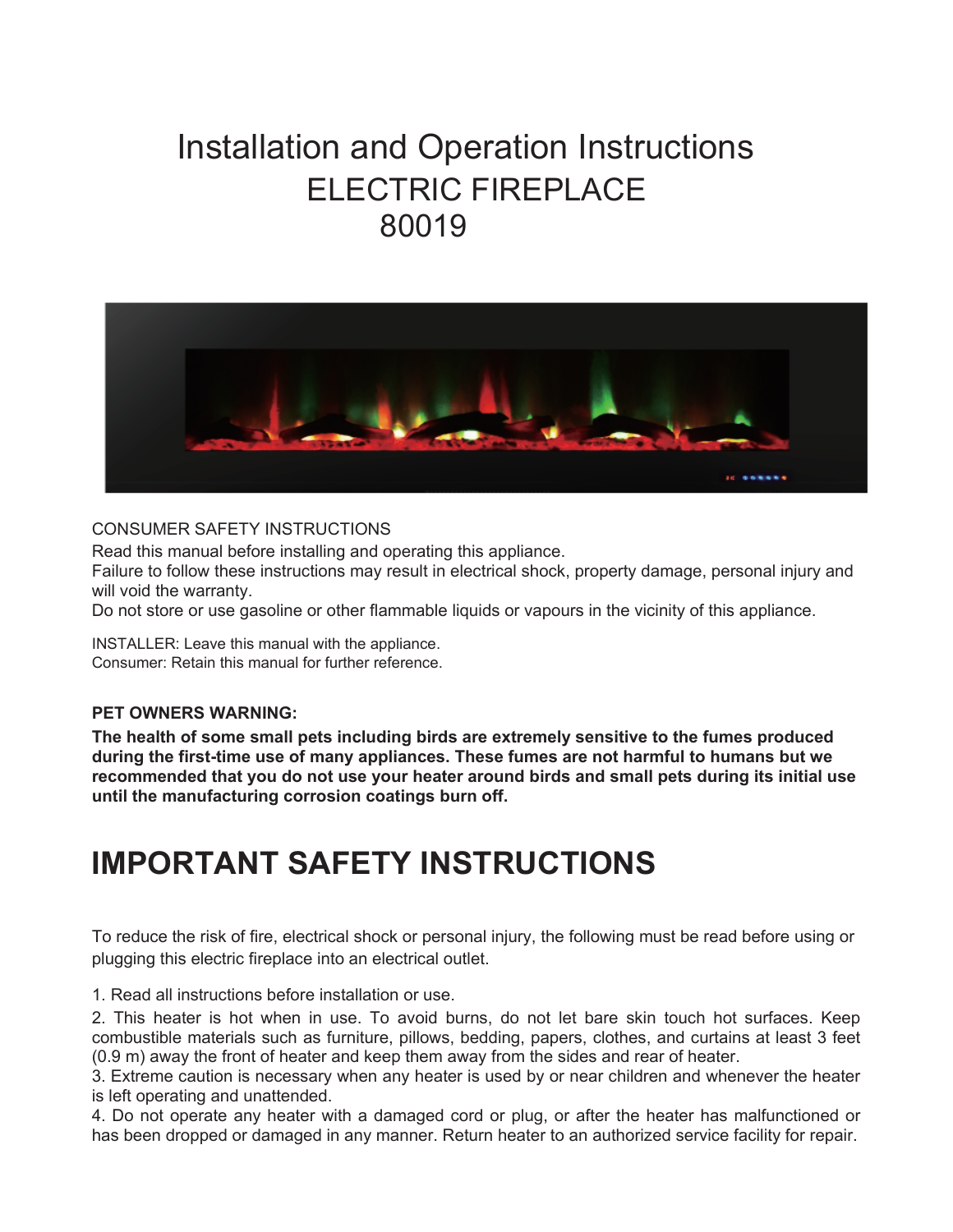5. Do not use outdoors.

6. This heater is not intended for use in bathrooms, laundry areas and similar indoor locations. Never locate heaters where it may fall into a bathtub or other water container.

7 Do not run cord under carpeting. Do not cover cord with throw rugs, runners or the like. Arrange cord away from traffic areas and where it will not be tripped over.

8. To disconnect heater, turn control to off, then removing plug from outlet. Always unplug the heater when not in use.

9. Connect to properly grounded outlet only.

10. Do not insert or allow foreign objects to enter any ventilation or exhaust opening as this may cause an electric shock, fire, or damage the heater.

11. To prevent a possible fire do not block air intakes or exhaust in any manner.

12. Do not use on soft surfaces, like a bed, where openings may become blocked.

13. A heater has hot and arcing or sparking parts inside. Do not use it in areas where gasoline, paint or flammable liquids are used or stored.

14. Avoid the use of an extension cord because it may overheat and cause a risk of fire.

15. Always disconnect power before performing any cleaning or maintenance.

16. When transporting or storing the heater keep in a dry place, keep from excessive vibration in order to avoid damage.

17. Use this heater only as described in manual. Any other use is not recommended by the manufacture may cause fire, electric shock, or injury to persons.

18. The flame effect is powered by a motor; it is normal for the motor to make some noise as it slowly rotates to create the beautiful flame effect. Some rooms with more or less furnishings may result in varying noise amplification.

19. Every effort is made to ensure packing materials are kept outside of the plastic bag which covers your heater in the box; there is a slight chance that some packing may lodge itself in the heater part of the unit. If you notice this on close inspection, please remove it. When turning your heater on for the first time it is normal for the heater to emit a little "new heater" smell which quickly pass.

# **HARDWARE CONTENTS**

| Part | Description | <b>CONTROLLER</b> | HITED 1 | $\frac{1}{2}$ |
|------|-------------|-------------------|---------|---------------|
| AA   | Screws      | 20                | 20      | 15            |

#### **PRODUCT SPECIFICATIONS / SPECIFICATIONS DU PRODUIT**

| Voltage             | 120VAC, 60HZ      |  |
|---------------------|-------------------|--|
| <b>AMPS</b>         | <b>12.5 AMPS</b>  |  |
| Watts               | 1350W             |  |
| Gross Weight        | 63.9lbs or 29 kgs |  |
| Cord Length         | 190cm             |  |
| <b>Product Size</b> | 142.2×51.3×12cm   |  |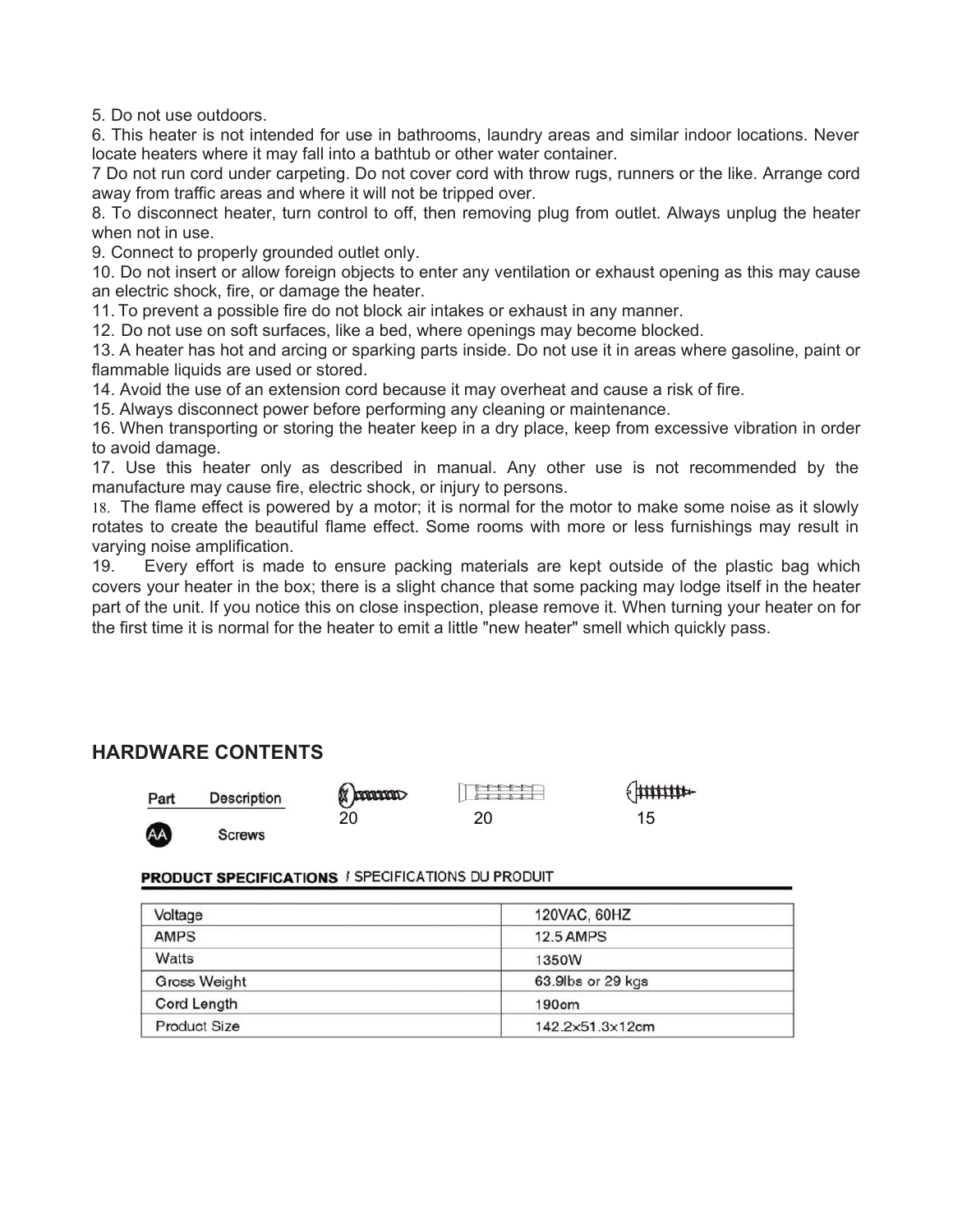# **INSTALLATION OVERVIEW**

## **Site Selection**

Your new fireplace may be wall mounted, installed into existing framing or built into a wall.

Review and consider all of the following conditions for installation:

-Fireplace dimensions.

-Unit requires a minimum of two wall studs in order to ensure a secure installation.

There are two possible installation methods: built-in or wall-mounted.

## **Note: A 15 Amp, 120 Volt circuit is required. A dedicated circuit is preferred but not essential in most cases.**

## **Before you install**

1. Select a location that is not susceptible to moisture or dust, and is away from high traffic locations and objects that many catch fire or block openings such as drapes, pillows, furniture etc.

2. For the best effect, install the fireplace out of direct sunlight and away from overhead lighting.

3. As much as possible, select a location near an existing electrical outlet. Do not use an extension cord with this appliance.

4. Remove appliance, glass panel, pebbles and all hardware from box and remove all packaging related materials prior to installation.

5. Plug the unit in, then press the power key on the unit or remote control (ensure the batteries are installed to remote control). After this, ensure the LED lights are working correctly.

6. Press On/off key to turn off the unit, then pull the plug from the socket. Store the fireplace in a safe, dry and dust free location until you are ready to proceed with the installation.

## **BUILT-IN INSTALLATION**

For new constructions or renovated areas

Two people may be needed to perform this installation.

1. Select a location that is not prone to moisture and is located at least 3 ft (0.9 m) away from combustible materials such as curtains or drapes, furniture, bedding, paper, etc.

2. Place the appliance in selected location to see how it will look in the future.

3. Mark the desired location on the floor and store appliance in a safe, dry and dust free location.

4. Prepare a wall with a framed opening to accommodate the size of your unit. Leave a gap of at least

1/4" (6cm) around the edge of the appliance. Any new wiring must be done in compliance with local and national codes, and any other applicable regulations.

**WARNING** - To prevent contact with sagging or loose insulation, the electric appliance must not be installed against vapor barrier or exposed insulation. Overheating could occur and fire may result.

**WARNING** - Do not attempt to wire your own new outlets or circuits. To reduce the risk of injury, electric shock or fire, call a licensed electrician.

## **BUILT-IN INSTALLATION**

Wall opening size =  $W63"x H17.5"x D5"$ 

INSTALLATION OF THE APPLIANCE

Note: It is recommended to have the unit stand out of the wall by a minimum of 1/2" or 1.5cm (Plan A). If you prefer the appliance to be flush with the wall, please refer to Plan B.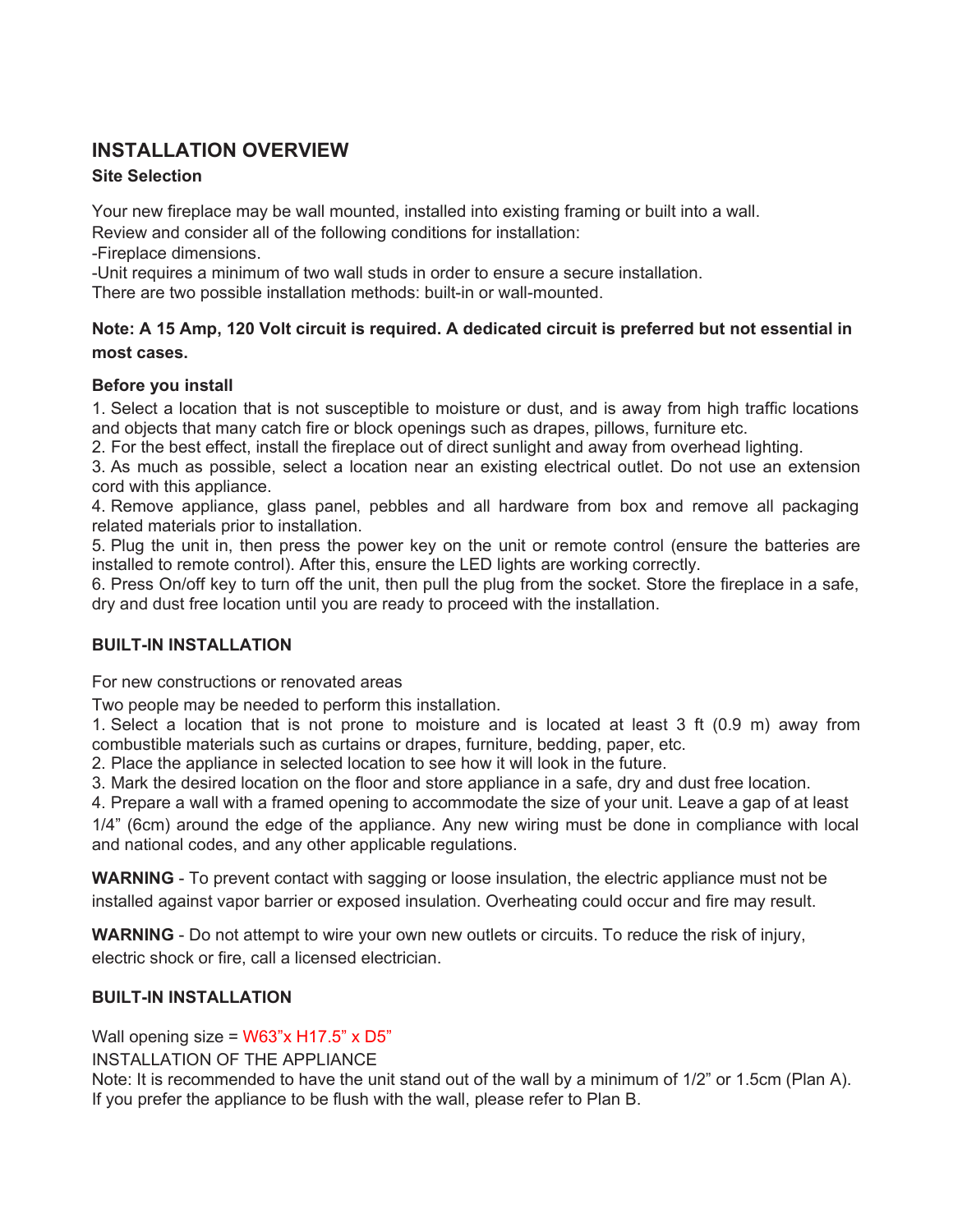

- 1. Attach the built-in mount bracket to both sides of the appliance.
	- (Plan A: Inner Hole; Plan B: Outer Hole; as shown below).
- 2. Lift fireplace carefully with the help of another person and insert into opening.
- 3. Make sure that the power supply port is not behind the wall.
- 4. Level the fireplace.
- 5. Secure the fireplace to the wall with the built-in mounting bracket (as shown below).



#### **WALL MOUNT INSTALALTION**

- 1. Attach the provided wall mounting bracket to the wall. Make sure it is level.
- 2. Lift appliance unit and insert the stakes for hanging into keyholes on the back of the unit.
- 3. Check the appliance for stability, ensuring that the appliance will not pull free from the wall.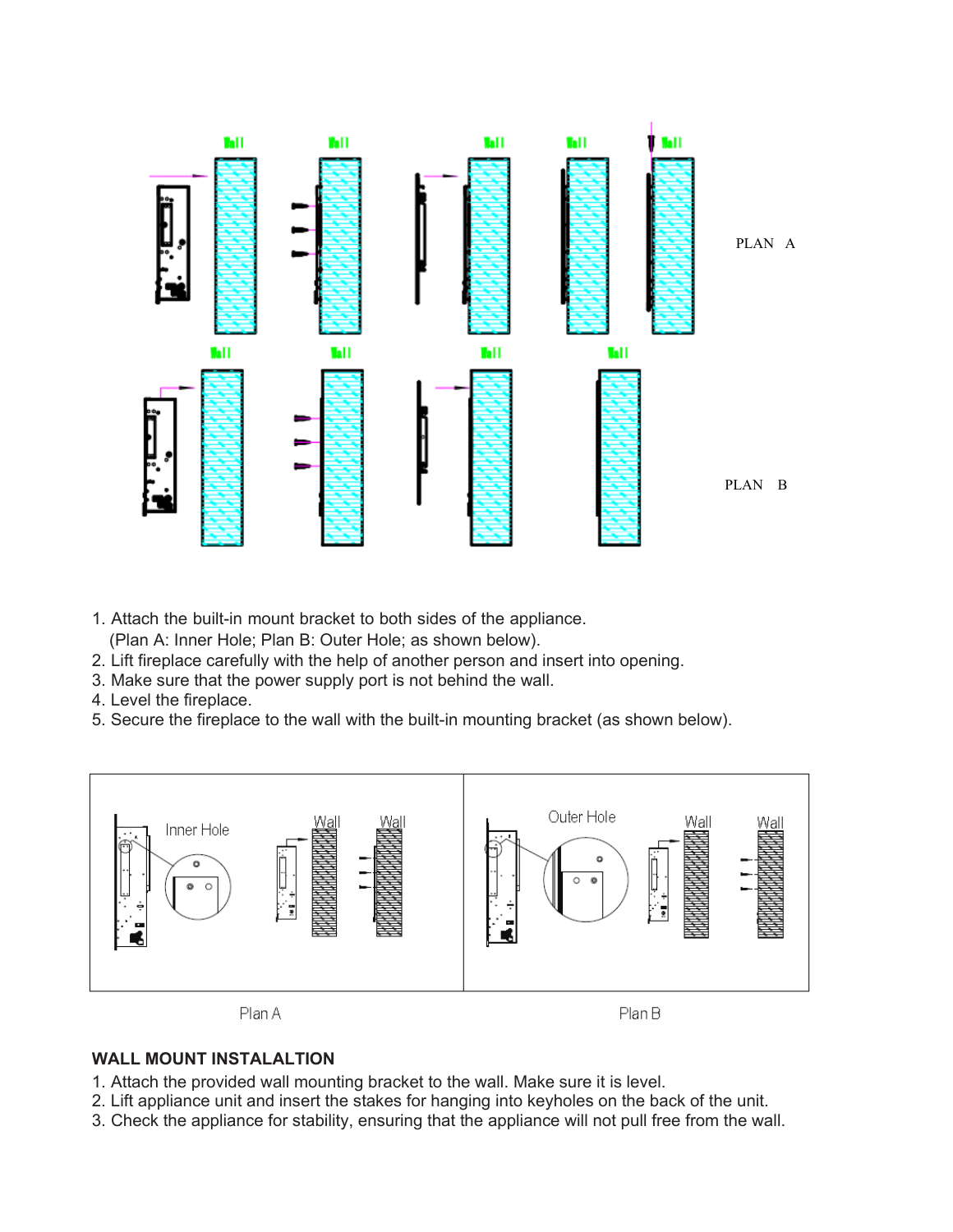

#### **GLASS PEBBLES INSTALLATION**

Cleaning the glass pebbles: the pebbles may be covered with a fine white dust that needs to be cleaned prior to installation. Clean the pebbles with soapy water, rinse thoroughly and dry before placing into the tray.

Spread glass pebbles into the fireplace tray as shown below.



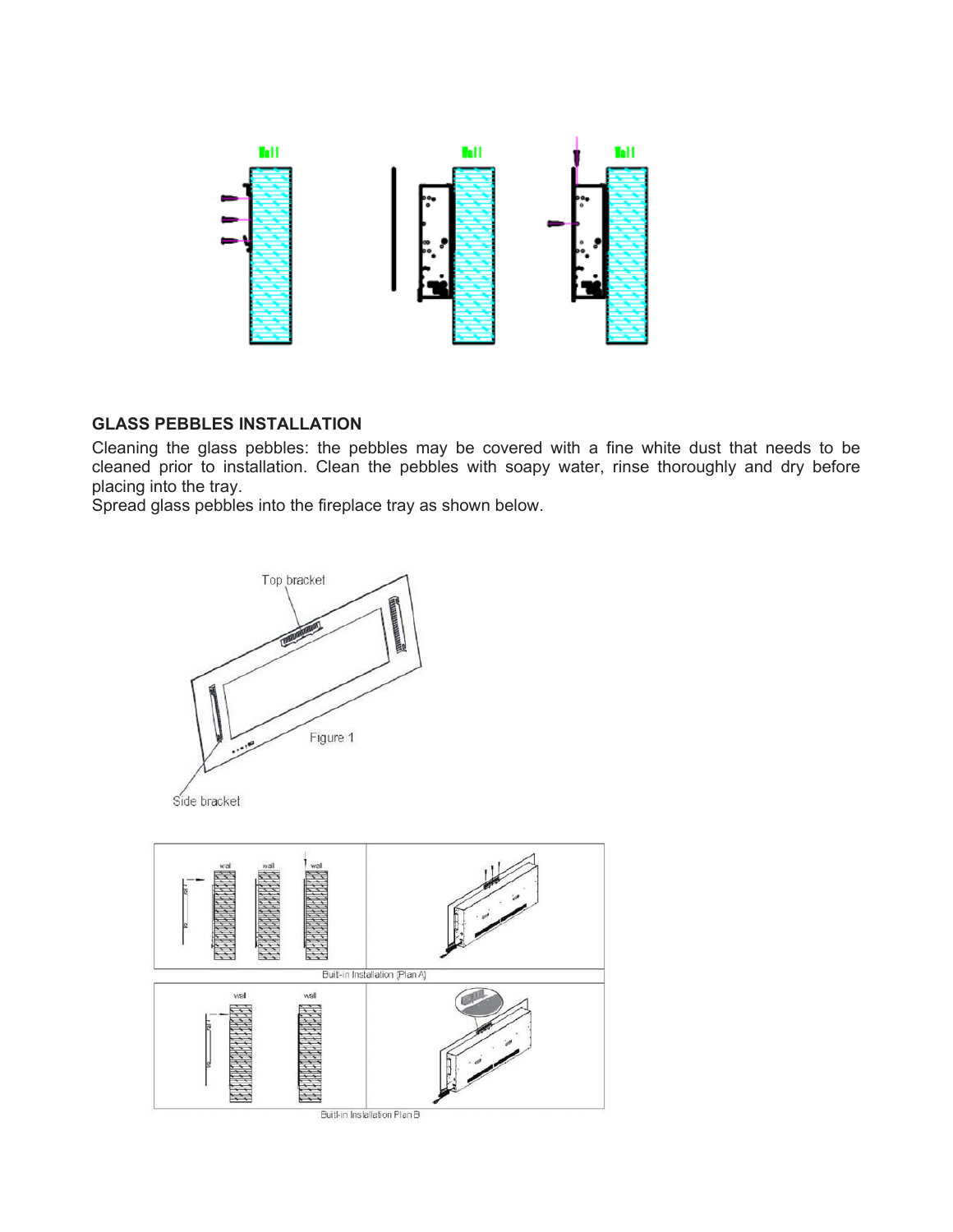#### **GLASS PANEL INSTALLATION**

To avoid any risk of injury, it is recommended that two people install the glass onto the appliance. Always wear safety glasses and gloves when handling glass.

7. Lift glass panel and line up with the top bracket (figure 1). Fasten panel to the appliance as shown below.

8. Lock the side brackets (figure 1) with appliance body as shown below.

9. Screw the top bracket to appliance for both wall-mount installation and built-in installation (Plan A).



# **OPERATING INSTRUCTIONS**

**Control panel/Functions** 

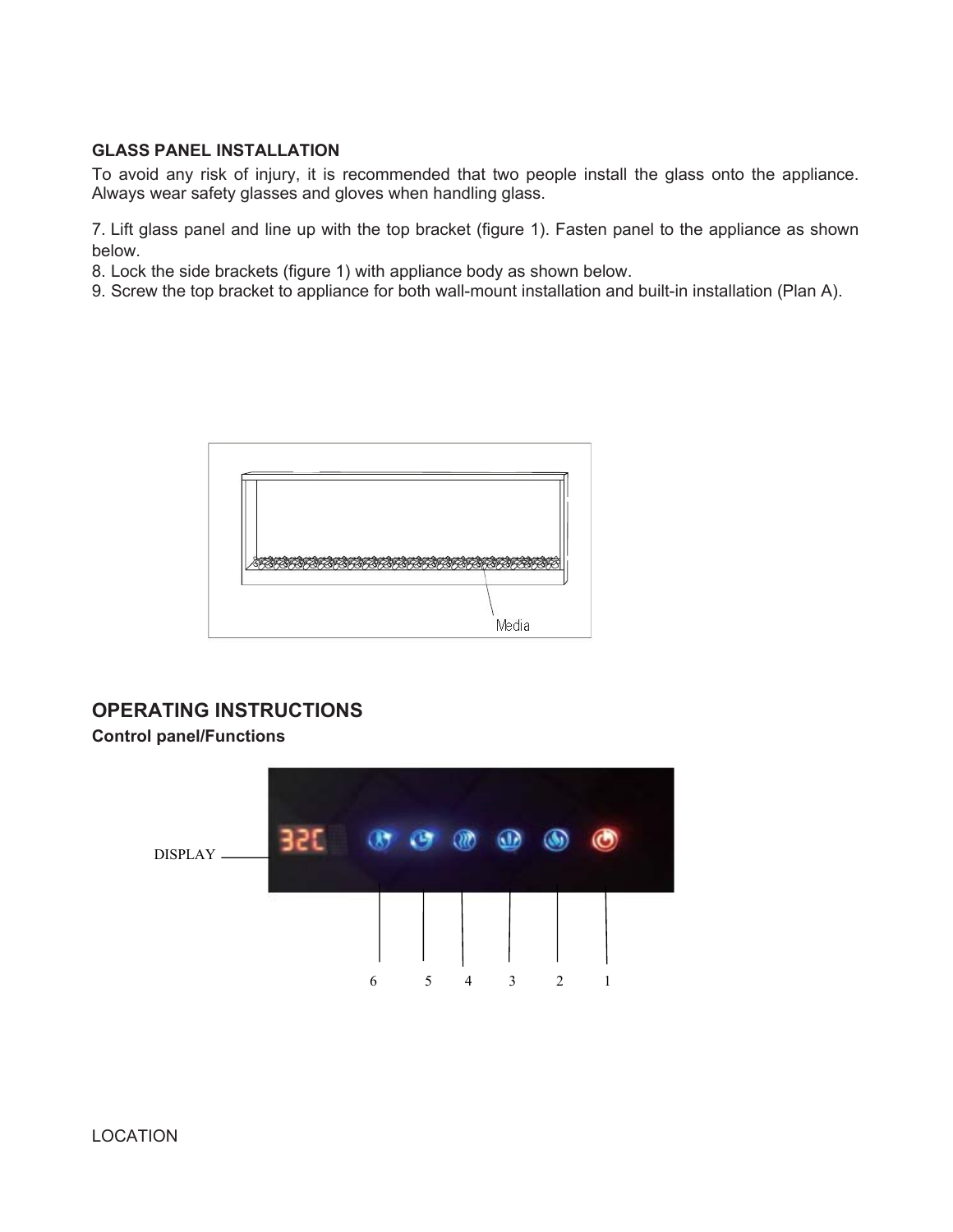The master power switch is located on the right side of the appliance. The control panel is on the right corner of the glass.

#### MASTER SWITCH

The master switch controls the power supply to the appliance. Turn the switch to "I" to connect power and turn the switch to "O" to cut the power. There will be a chiming sound when turning to "I".

#### 1.POWER ON/OFF

Touch the button once (flame will light up) to turn power on for all functions, keep the last flame color once appliance off. Touch the button once more to turn all functions off and flame off.

#### 2.FLAMEADJUSTMENT

Touch the button to turn flame on. There are 10 levels in total for change colors as press button times. The display will show F1(the orange color), F2(the orange and green color), F3(green color), F4 (green and blue color)F5(blue color),F6(blue and orange color),F7(blue and orange and green color),F8(blue and red color),F9(red color),F0 (all colors loop) to changes the different flame color .

#### 3.CHARCOAL FIRE COLOR

Touch the button to turn charcoal fire on. There also have10 levels in total for change colors as press this button times. The display will show C1(the orange color),C2(the orange and green color),C3(green color),C4 (green and blue color) C5(blue color),C6(blue and orange color),C7(blue and orange and green color),C8(blue and red color),C9(red color),C0 (all colors loop) to changes the different charcoal fire as same as flame color .

#### 4.HEAT SETTINGS

This fireplace consists of a fan forced electric heater with two heat settings: 700W ("LO" shown in display) and 1350 W ("HI" shown in display). Touch the button once (the icon will light up) to activate the heater at its low level (700W). Touch the button once more to active the heater at its high level (1350W). When set in high level, touch the button once again to deactivate the heater.

Note: The fan will continue to run for a short time and turns off automatically after the heater is turned

|   | 5<br>Ϋ | 食 |  |
|---|--------|---|--|
| 9 |        | 物 |  |
|   |        |   |  |

 $\sim$  ce is equipped with a timer ranging from 1hr to 9hrs, in 1-hour increments (1H, 2H....9H is shown in display). Touch the button once for every 1hr increment. Do not leave heater unattended.

6.This machine has two kinds of temperature display.they were degrees Celsius and Fahrenheit .the display shows C and F.Default F degrees once turn the machine on,Temperature Range dsaplay shows from  $(86^{\circ}F,84^{\circ}F,82^{\circ}F,....$  to  $62^{\circ}F)$ , if you want to change F to C just long press 10 seconds .And the C temperature range display shows from  $(30^{\circ}$ C,29°C,28°C....to 17°C).After setting finish temperature, the display will disappear automatically

#### **REMOTE CONTROL FEATURES**

-Install the CR025 3V battery (included) in the remote control before use. The master switch must be turned to "I" to operate the remote control.  $1 \rightarrow 0$   $\rightarrow 2$ All almost functions are the same as on the control panel as listed on previous page.But you will notict that No.1 and NO.2 lock button .They were lock color of flame and charcoal fire .You can press NO.2 button to lock any changing color during display shows F0 loop as you like .Also you can press NO.1 lock button To choose any charcoal fire as you like during display shows C0 .